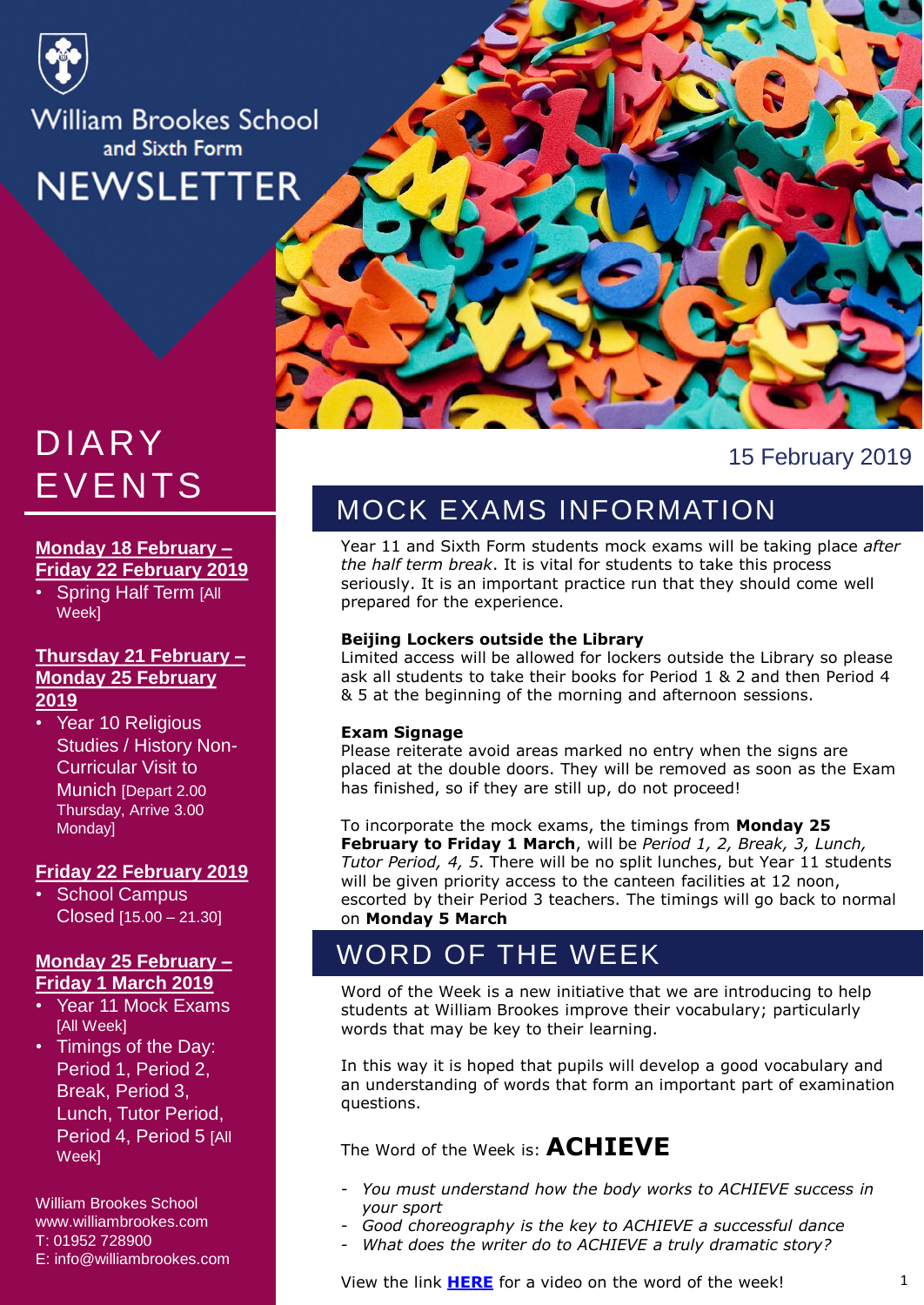

**William Brookes School** and Sixth Form **NEWSLETTER** 

# EVENTS DIARY

# <u>Wednesday 27</u> **February 2019**

Fieldwork in Wales priorities<br>Date of the set of the set of the set of the set of the set of the set of the set of the set of the set of the <br>Date of the set of the set of the set of the set of the set of the set of the set of the set of the • Year 12 Geography [Visit]

#### **Friday 1 March 2019**<br>• GCSE Beek Climbi

• GCSE Rock Climbing at Short Wood [14.40 – 17.30]

# DROP IT & READ

Drop it & Read for Years 7 - 9 will be on **Tuesday 26 February Period 3** & **Friday 1 March Period 3**.

You may bring a book from home or check out a book from the library if you do not have a one.

William Brookes School www.williambrookes.com T: 01952 728900 E: info@williambrookes.com



# TRAMPOLINE CLUB - CANCELLED

Trampoline Club will be cancelled **until Wednesday 27 March** due to after school commitments but will return for the final weeks and into the summer term. Thank you.

## YEAR 12 GOLD DofE EXPEDITION

Please meet with *Irene Stelfox* at **lunch time** on **Thursday 28 February** to pay your deposit, hand in booking forms and finalise the team members.

### SCHOOL MEAL MENU

The week commencing **Monday 25 February – Friday 1 March**, the school menu will be MENU 1.

## JL EDWARDS TRUST AWARD SCHEME

This year's Award Scheme is now OPEN! If you have a project, interest or charitable cause that you would like some help with, why not apply to the J L Edwards Memorial Trust? Information booklets and application forms are available from *Mrs Cloud*. Just remember that:

- You must return completed application forms and supporting documents to *Mrs Cloud* by **8 March**
- If you are shortlisted you need to attend a meeting with the Selection Committee on **22 March**
- A letter will be sent home giving all the information you and your parents/carers will need. The meeting with the Selection Committee is when you will be asked to talk about your project and answer any questions the Committee might have. You will then find out if you have been successful in getting an Award.
- 2 • Award Winners Reception & Presentations will take place in **November**. This is when you will give a presentation to the Trust, your fellow Award Winners and other invited guests, about how your project went.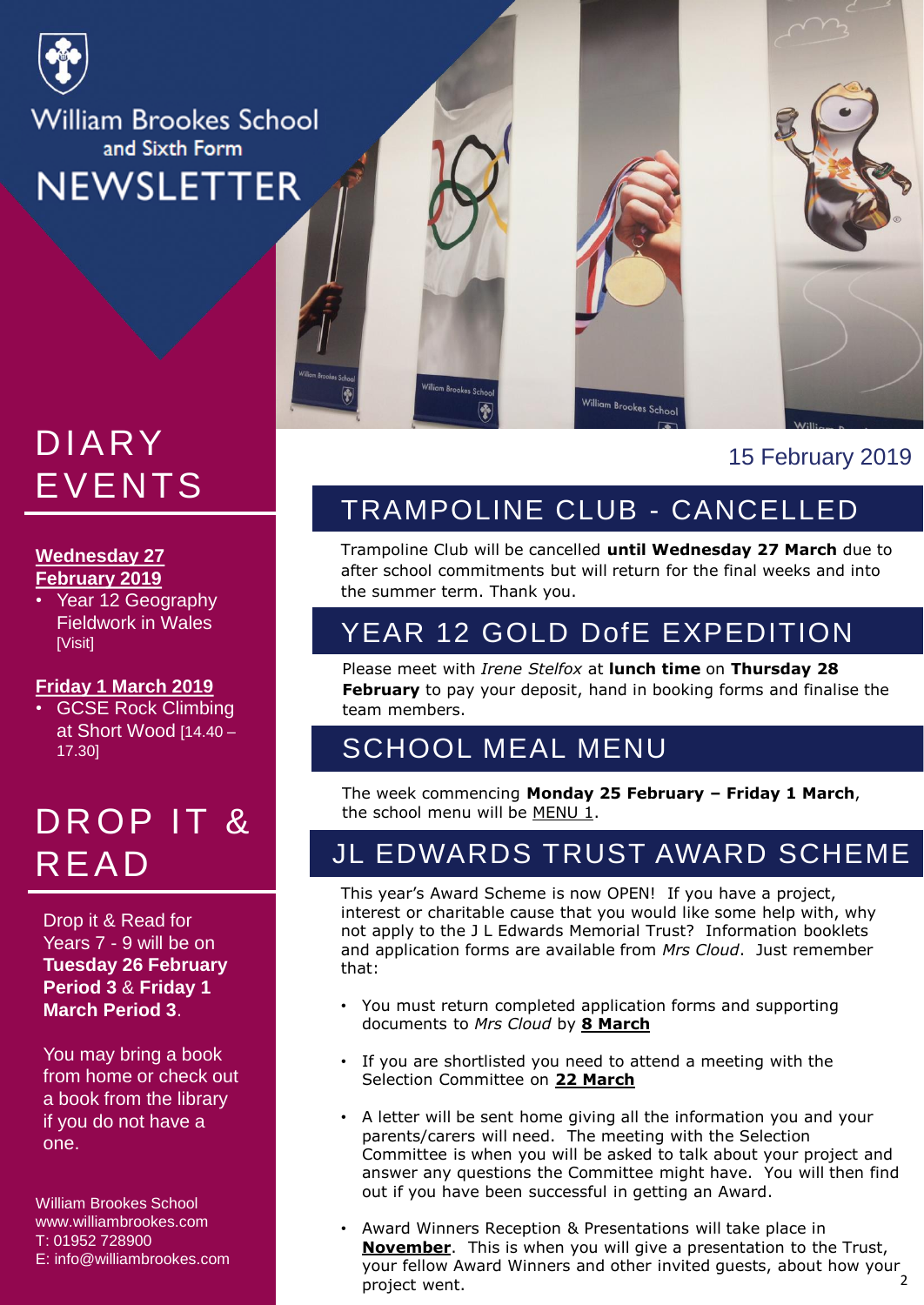

#### 15 February 2019

# DUKE OF EDINBURGH TRAINING SESSIONS

Expedition training for Year 10 participants starts the first week after half term.

Group 1: **Tuesday 26 February** - meet in Sydney breakout at 15.15.

Group 2: **Thursday 28 February** - meet in the CLT at 15.15.

The focus for each of these training sessions will be what kit your need for the expedition and how to pack it. **Participants need to bring their expedition information booklets to these sessions.** Please see the 'dates for your diary' page in the participants expedition booklet for details of all the training and expedition dates. The sessions will finish at 16.15. Participants need to make sure that they are adding assessor reports to their eDofE account when they have completed their each of their activities.

#### CAREERS INTERVIEWS

Careers interviews next week with *Mrs Lawrence* will be on **Monday 25 February**. Interviews will take place in the room adjacent to Ms Lacey's office.

| Period 1            | $8.50 - 9.30$<br>$9.30 - 9.50$    | <b>Ryan Brickley</b><br><b>Rachel Tooke-Millward</b> |
|---------------------|-----------------------------------|------------------------------------------------------|
| Period <sub>2</sub> | $9.50 - 10.20$<br>$10.25 - 10.50$ | <b>Summer Green</b><br>Luke Green                    |
| <b>Break</b>        | $10.50 - 11.10$                   |                                                      |
| Period 3            | $11.10 - 11.40$                   | <b>Harry Hartill</b>                                 |
| Period 4            | $12.40 - 13.10$                   | <b>Regan Tromans</b>                                 |
| Lunchtime & Tutor   | $13.10 - 14.10$                   |                                                      |
| Period 5            | 14.10-14.40                       | <b>Jodie Beets</b>                                   |

#### STUDENT RECEPTION

The following students are on Student Reception for the week commencing **Monday 25 February – Friday 1 March**:

**Monday –** Jada-Nicole Varela B6 & Jack Capps B1 **Tuesday –** Megan Watson B2 & Sam Chapman B4 **Wednesday** – Freya Weekes B8 & Jack Cosby-Cox B5 **Thursday –** Leah Williams B6 & Jacob Cox B3 **Friday -** Catrina Bebbington B1 & Tyler Evans B8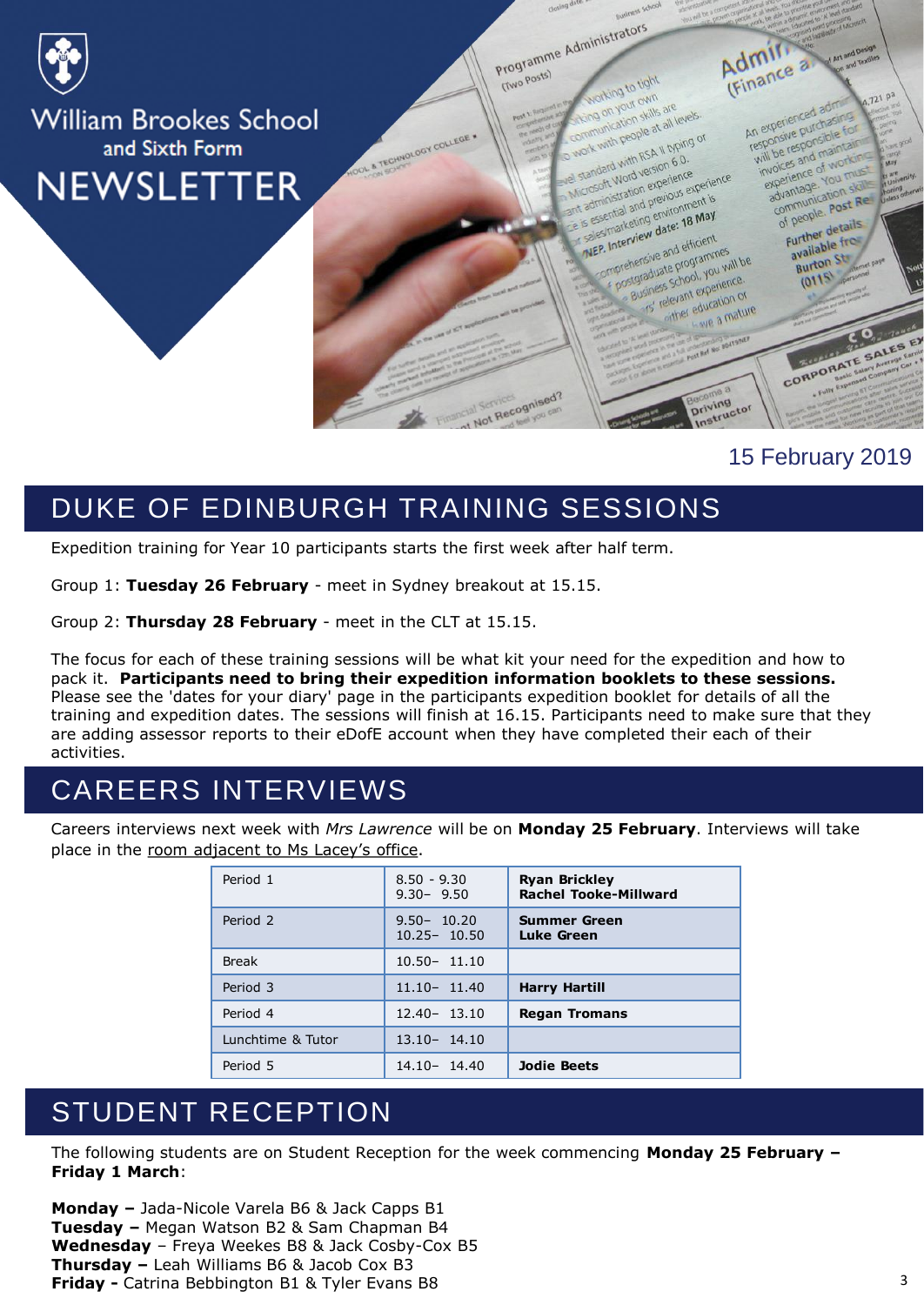

15 February 2019

## STUDY SUPPORT SESSIONS

#### **CHEMISTRY:**

There is chemistry help on offer every **Tuesday - Friday** except for Thursdays when there is a parents evening. This is available to any student, any key stage. There is also lunch time help available by *prior arrangement with individual teachers*.

#### **RELIGIOUS STUDIES:**

Every **Tuesday after school** in *Room 104*, for both GCSE and A-Level students, there will be a support and revision session. You can be supported with completing homework, or we can help with revision.

#### **BIOLOGY:**

There will be a biology support group after school on **Tuesdays** and **Wednesdays** for KS4 & KS5 students needing help with homework, revision or any other information regarding the subject.

*Mrs Bennett* - **Tuesday 15.30 - 16.30** *Mr Brett* - **Wednesday 15.30 - 16.30**

#### **FRENCH:**

GSCE French support sessions will be after school on a **Tuesday** and at lunch on a **Thursday**. Any KS4 students wanting any extra help with their language learning please drop in.

#### **GCSE TEXTILES:**

There will be Textiles GCSE help available on **Monday** from 15.10 – 16.45 and **Wednesday** 15.10 – 16.45. These will take place every week until Monday 8 April.

#### **CITIZENSHIP & PSYCHOLOGY:**

GCSE Citizenship and A-Level Psychology revision and catch up will take place every **Tuesday** from **15.10 - 16.30** in *Room 203 / 204*.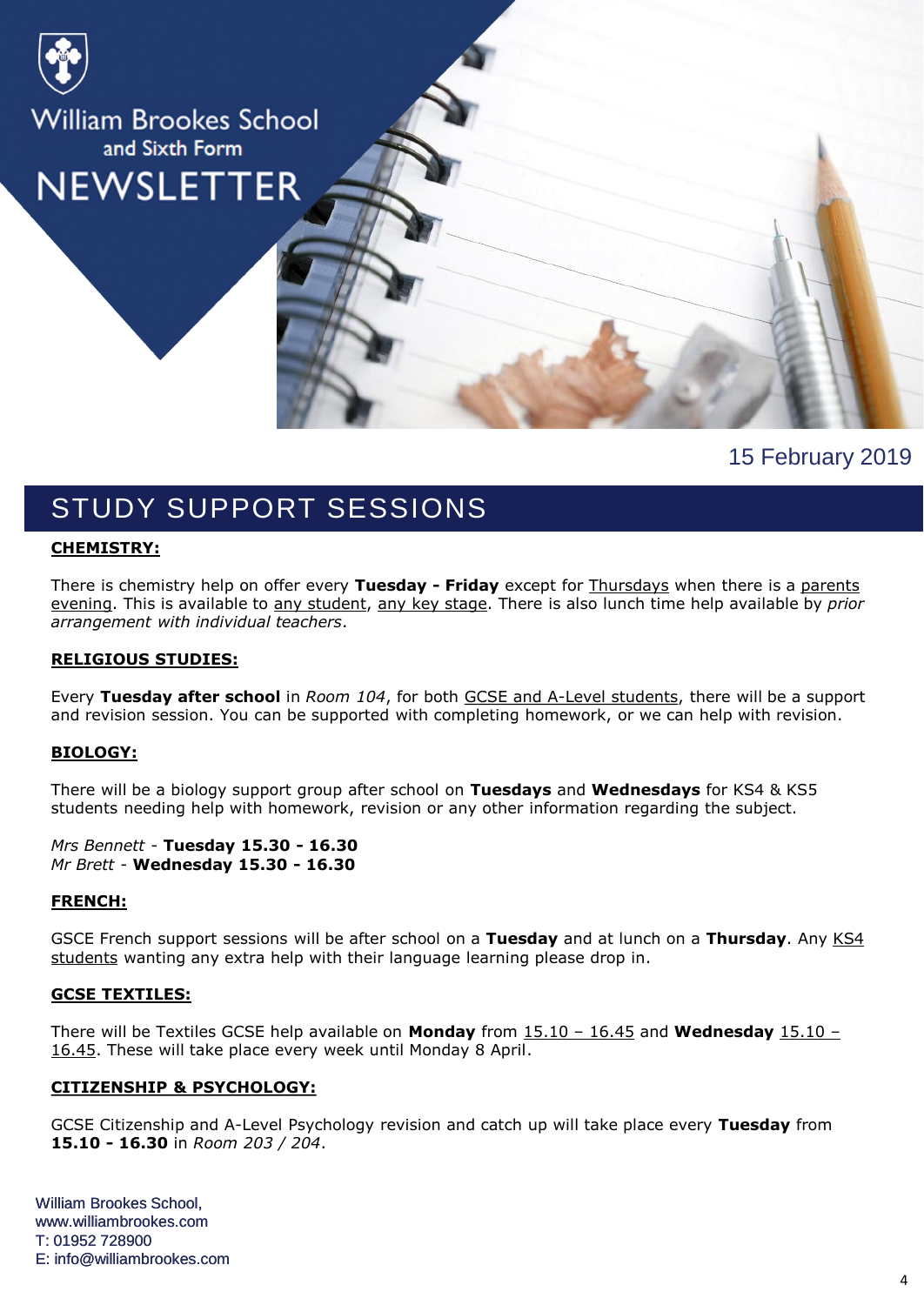

# **TASTER DAYS AT SSC**

# **RODBASTON CAMPUS**

Come along and experience a real taste of what life is like as a South Staffordshire College student.

MONDAY 18TH & TUESDAY 19TH FEBRUARY 2019 RODBASTON CAMPUS - PENKRIDGE, STAFFORDSHIRE, STI9 5PH ALL SESSIONS TAKE PLACE FROM 9 30AM - 3 30PM

Taster Days at South Staffordshire College, are designed for Year 10 and Year 11 students. They provide students with a fantastic opportunity to find out more about our courses and are an excellent way to help you make a more informed decision about your future.

interested in, get involved with fun activities during the taster sessions and meet the tutors. If you are not sure of which path to take, why not choose a different session on another day at another campus and compare the two!

Whatever your interests, a taster day can provide you with the opportunity to experience a variety of courses first hand. All subjects will include practical activities, so please make sure you wear suitable clothing and footwear such as old clothes. overalls, sturdy footwear, boots or wellington boots where appropriate.

# **FREE ACTIVITIES - BOOK NOW**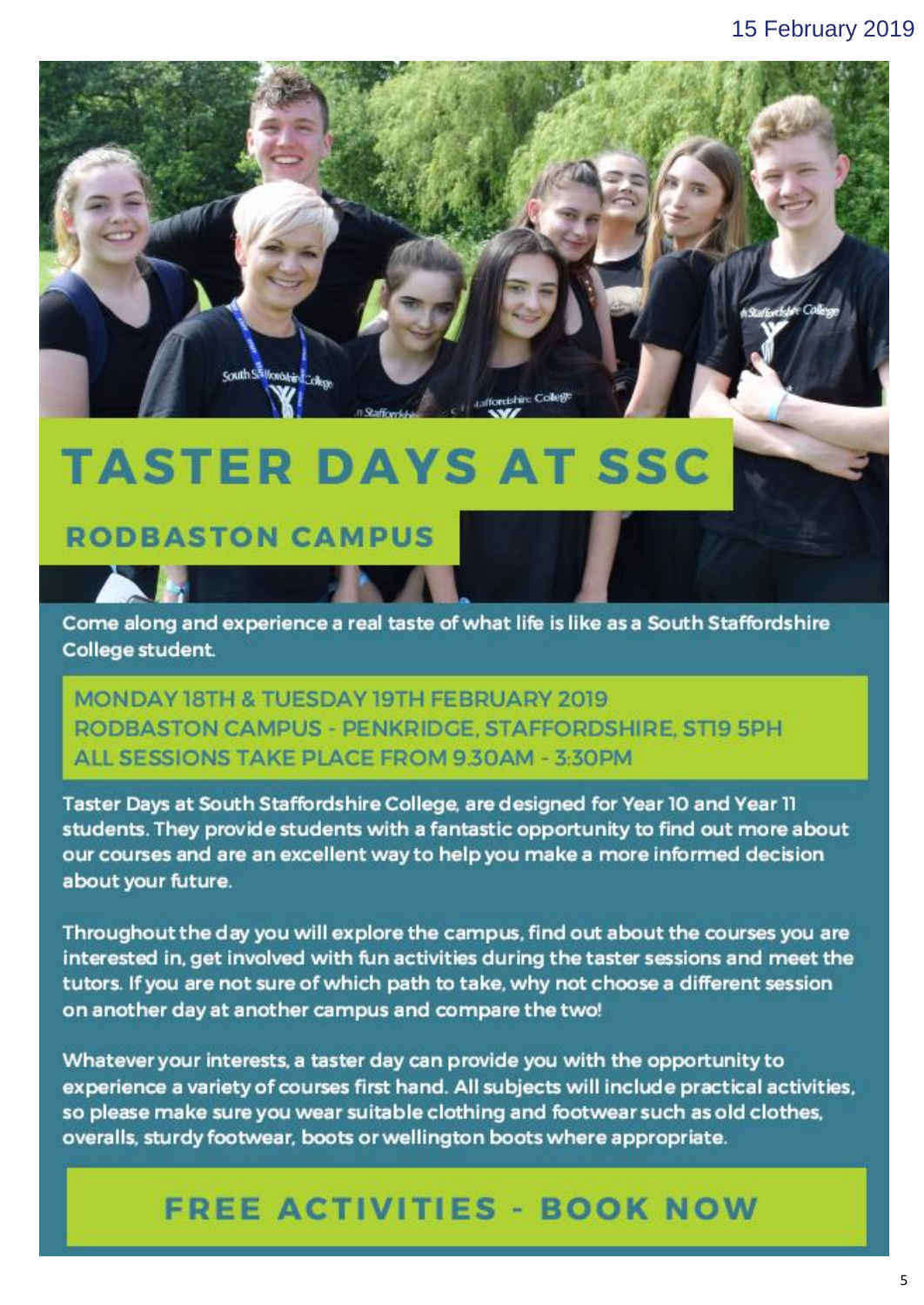

# **NHS Careers Live!**

#### 13 February 2019, 4.00 - 7.00pm

Shropshire Education & Conference Centre, Royal Shrewsbury Hospital, SY3 8XQ

#### Did you know...? Careers in the NHS stretch far beyond Nursing and Medicine...

... Maintenance Engineering | Therapists | Scientists | HR | Finance | IT ...

Dear pupil,

We'd like to invite you and up to two guests to an NHS careers event arranged jointly by The Shrewsbury & Telford Hospital NHS Trust & Shrewsbury Colleges Group on Wednesday 13 February from 4.00-7.00pm at the Shropshire **Education & Conference Centre.** 

The NHS is the largest employer nationally and locally with a wide range of jobs and careers that include catering, business, estates, as well as the caring and medical roles.

The event will give you the opportunity to meet a variety of staff from the hospital trust and to find out about their job roles, have a tour of hospital facilities and discuss advice and guidance with College staff. This event will also provide you with guidance on apprenticeships and how to apply for posts at the hospital.

As well as stands and hands-on activities there will be talks every 30mins: the NHS will showcase the routes into their diverse job roles including work experience and apprenticeships, and Shrewsbury Colleges Group will highlight the many qualifications and course packages we can offer for these careers.

Parking: there is limited free parking at the venue with additional spaces in the hospital main car parks where charges will be covered by us (more information to follow booking). Alternatively there will be a shuttle bus in operation from the College's London Road Campus (approx. 15min journey).

Please secure your place here shrews.co/nhs by choosing an arrival time and indicate whether you will park or use the shuttle bus. Bookings should be made by Tuesday 12 February 2019. If you have any questions please contact Ruth Blackhurst ruthb@shrewsbury.ac.uk

We look forward to seeing you at the event.

**Best wishes** 

**Catherine Armstrong** Vice Principal, Curriculum Support and Business Development